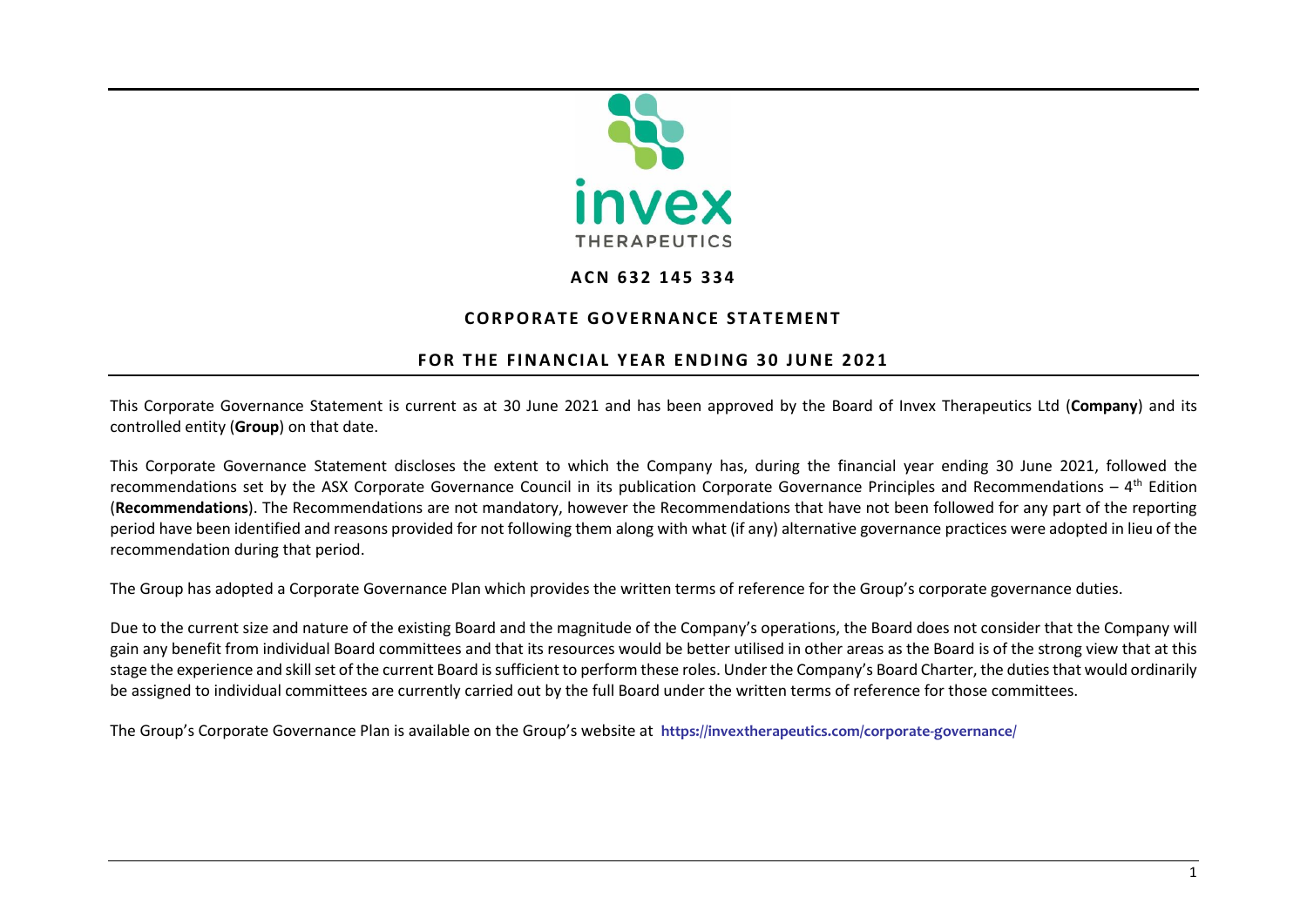| <b>RECOMMENDATIONS (4TH EDITION)</b>                                                                                                                                                                                                                                                                                                                                             | <b>COMPLY</b> | <b>EXPLANATION</b>                                                                                                                                                                                                                                                                                                                                                                                                                                                                                                                                                                                                                                                                                                                                                                                                                                                                                                                                                                            |
|----------------------------------------------------------------------------------------------------------------------------------------------------------------------------------------------------------------------------------------------------------------------------------------------------------------------------------------------------------------------------------|---------------|-----------------------------------------------------------------------------------------------------------------------------------------------------------------------------------------------------------------------------------------------------------------------------------------------------------------------------------------------------------------------------------------------------------------------------------------------------------------------------------------------------------------------------------------------------------------------------------------------------------------------------------------------------------------------------------------------------------------------------------------------------------------------------------------------------------------------------------------------------------------------------------------------------------------------------------------------------------------------------------------------|
| Principle 1: Lay solid foundations for management and oversight                                                                                                                                                                                                                                                                                                                  |               |                                                                                                                                                                                                                                                                                                                                                                                                                                                                                                                                                                                                                                                                                                                                                                                                                                                                                                                                                                                               |
| <b>Recommendation 1.1</b><br>A listed entity should have and disclose a board charter<br>(a)<br>which sets out the respective roles and responsibilities<br>of the Board, the Chair and management, and includes a<br>description of those matters expressly reserved to the<br>Board and those delegated to management.                                                         | <b>YES</b>    | The Group has adopted a Board Charter that sets out the specific roles and<br>responsibilities of the Board, the Chair and management and includes a<br>description of those matters expressly reserved to the Board and those delegated<br>to management.<br>The Board Charter sets out the specific responsibilities of the Board, requirements<br>as to the Board's composition, the roles and responsibilities of the Chairman and<br>Company Secretary, the establishment, operation and management of Board<br>Committees, Directors' access to Group's records and information, details of the<br>Board's relationship with management, details of the Board's performance<br>review and details of the Board's disclosure policy.<br>A copy of the Group's Board Charter, which is part of the Group's Corporate<br>Governance Plan, is available on the Group's website.                                                                                                             |
| <b>Recommendation 1.2</b><br>A listed entity should:<br>undertake appropriate checks before appointing a<br>(a)<br>director or senior executive or putting someone forward<br>for election as a Director; and<br>provide security holders with all material information in<br>(b)<br>its possession relevant to a decision on whether or not<br>to elect or re-elect a Director. | <b>YES</b>    | (a)<br>The Group has guidelines for the appointment and selection of the Board<br>and senior executives in its Corporate Governance Plan. The Group's<br>Nomination Committee Charter (in the Group's Corporate Governance<br>Plan) requires the Nomination Committee (or, in its absence, the Board)<br>to ensure appropriate checks (including checks in respect of character,<br>experience, education, criminal record and bankruptcy history (as<br>appropriate)) are undertaken before appointing a person, or putting<br>forward to security holders a candidate for election, as a Director. In the<br>event of an unsatisfactory check, a Director is required to submit their<br>resignation.<br>Under the Nomination Committee Charter, all material information<br>(b)<br>relevant to a decision on whether or not to elect or re-elect a Director<br>must be provided to security holders in the Notice of Meeting containing<br>the resolution to elect or re-elect a Director. |
| <b>Recommendation 1.3</b><br>A listed entity should have a written agreement with each Director<br>and senior executive setting out the terms of their appointment.                                                                                                                                                                                                              | <b>YES</b>    | The Group's Nomination Committee Charter requires the Nomination Committee<br>(or, in its absence, the Board) to ensure that each Director and senior executive<br>is a party to a written agreement with the Group which sets out the terms of that<br>Director's or senior executive's appointment.                                                                                                                                                                                                                                                                                                                                                                                                                                                                                                                                                                                                                                                                                         |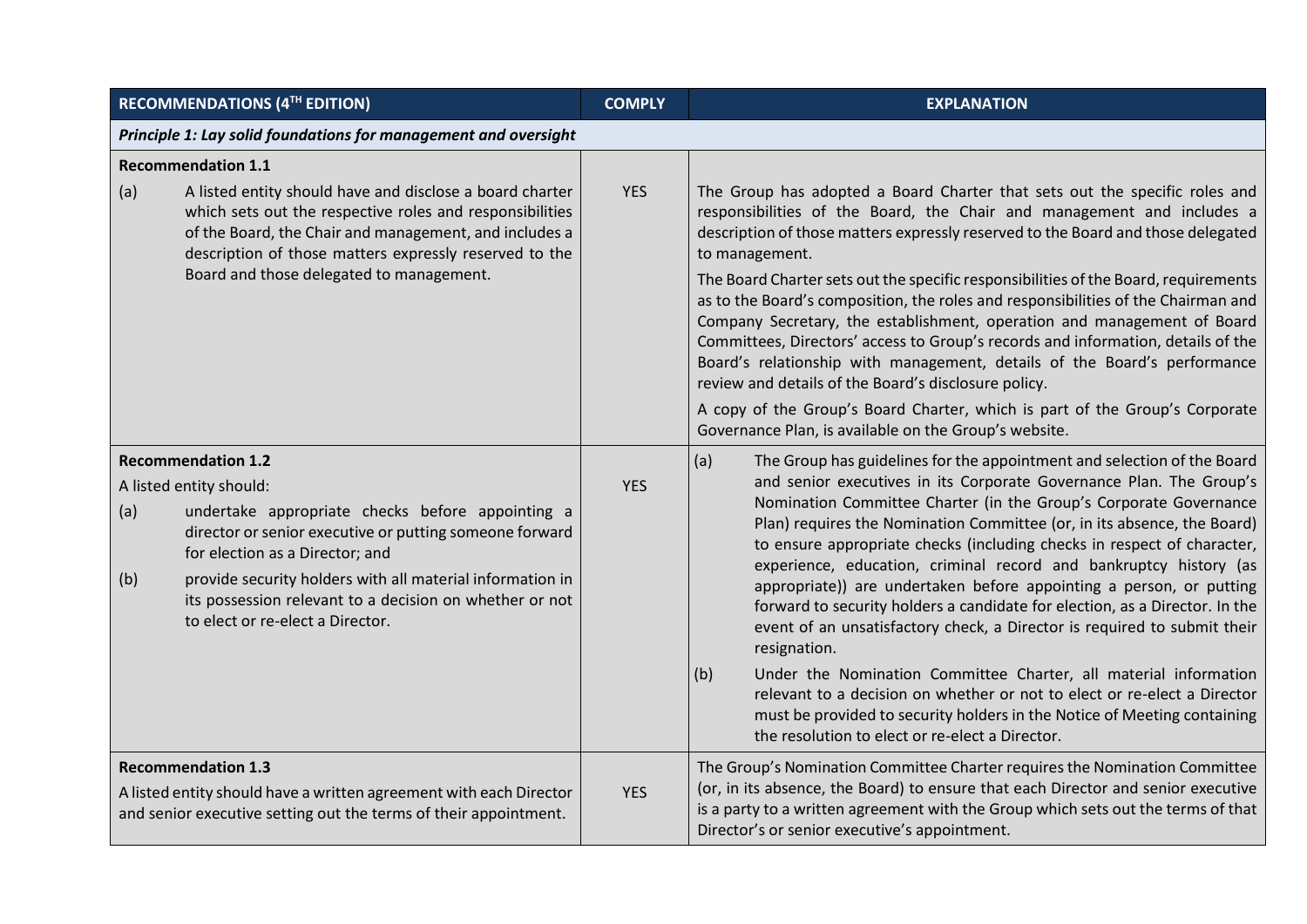|                                                                                                                                                                                                            |                                                                                                                                                                                                                                                                                                                                                                                                                                                                                                                                            |            | RECOMMENDATIONS (4TH EDITION)                                                                                                                                                                                                                                                                                                                                                                                                    | <b>COMPLY</b>                                                                                                                                                                                                                                                                                                                                                                                                                                                                                                                                                                                                                                                                                                                                                                     | <b>EXPLANATION</b>                                                                                                                                                                                                                                                                                                                                                                                                 |
|------------------------------------------------------------------------------------------------------------------------------------------------------------------------------------------------------------|--------------------------------------------------------------------------------------------------------------------------------------------------------------------------------------------------------------------------------------------------------------------------------------------------------------------------------------------------------------------------------------------------------------------------------------------------------------------------------------------------------------------------------------------|------------|----------------------------------------------------------------------------------------------------------------------------------------------------------------------------------------------------------------------------------------------------------------------------------------------------------------------------------------------------------------------------------------------------------------------------------|-----------------------------------------------------------------------------------------------------------------------------------------------------------------------------------------------------------------------------------------------------------------------------------------------------------------------------------------------------------------------------------------------------------------------------------------------------------------------------------------------------------------------------------------------------------------------------------------------------------------------------------------------------------------------------------------------------------------------------------------------------------------------------------|--------------------------------------------------------------------------------------------------------------------------------------------------------------------------------------------------------------------------------------------------------------------------------------------------------------------------------------------------------------------------------------------------------------------|
|                                                                                                                                                                                                            |                                                                                                                                                                                                                                                                                                                                                                                                                                                                                                                                            |            |                                                                                                                                                                                                                                                                                                                                                                                                                                  |                                                                                                                                                                                                                                                                                                                                                                                                                                                                                                                                                                                                                                                                                                                                                                                   | The Group has written agreements with each of its Directors and senior<br>executives for the past financial year.                                                                                                                                                                                                                                                                                                  |
| <b>Recommendation 1.4</b><br>The Company Secretary of a listed entity should be accountable<br>directly to the Board, through the Chair, on all matters to do with<br>the proper functioning of the Board. |                                                                                                                                                                                                                                                                                                                                                                                                                                                                                                                                            | <b>YES</b> | The Board Charter outlines the roles, responsibility and accountability of the<br>Company Secretary. In accordance with this, the Company Secretary is<br>accountable directly to the Board, through the Chair, on all matters to do with the<br>proper functioning of the Board.                                                                                                                                                |                                                                                                                                                                                                                                                                                                                                                                                                                                                                                                                                                                                                                                                                                                                                                                                   |                                                                                                                                                                                                                                                                                                                                                                                                                    |
| (a)<br>(b)<br>(c)                                                                                                                                                                                          | <b>Recommendation 1.5</b><br>A listed entity should:<br>have and disclose a diversity policy;<br>through its board or a committee of the board set<br>measurable objectives for achieving gender diversity in<br>the composition of its board, senior executives and<br>workforce generally; and<br>disclose in relation to each reporting period:<br>the measurable objectives set for that period<br>(i)<br>to achieve gender diversity;<br>(ii)<br>the entity's progress towards achieving those<br>objectives; and<br>either:<br>(iii) |            | <b>PARTIALLY</b>                                                                                                                                                                                                                                                                                                                                                                                                                 | (a)<br>The Group has adopted a Diversity Policy which provides a framework for<br>the Group to establish, achieve and measure diversity objectives,<br>including in respect of gender diversity. The Diversity Policy is available,<br>as part of the Corporate Governance Plan, on the Group's website.<br>The Diversity Policy allows the Board to set measurable gender diversity<br>(b)<br>objectives and to continually monitor both the objectives and the<br>Group's progress in achieving them.<br>The Diversity Policy is available, as part of the Corporate Governance<br>(c)<br>Plan, on the Group's website.<br>The respective proportion of men and women on the Board, in senior<br>executive positions and across the Group are outlined below:<br>Male<br>Female |                                                                                                                                                                                                                                                                                                                                                                                                                    |
|                                                                                                                                                                                                            |                                                                                                                                                                                                                                                                                                                                                                                                                                                                                                                                            | (A)<br>(B) | the respective proportions of men<br>and women on the Board, in senior<br>executive positions and across the<br>whole workforce (including how the<br>entity has defined "senior executive"<br>for these purposes); or<br>if the entity is a "relevant employer"<br>under the Workplace Gender<br>Equality Act, the entity's most recent<br>"Gender Equality Indicators", as<br>defined in the Workplace Gender<br>Equality Act. |                                                                                                                                                                                                                                                                                                                                                                                                                                                                                                                                                                                                                                                                                                                                                                                   | 60%<br>40%<br><b>Directors</b><br>Senior executives<br>100%<br>Other employees<br>100%<br>$\overline{\phantom{a}}$<br>(d)<br>The Board did not set measurable gender diversity objectives because:<br>due to the Group's existing and proposed activities the Board's<br>(i)<br>view that the existing Directors and senior executives have<br>sufficient skill and experience to carry out the Group's plans; and |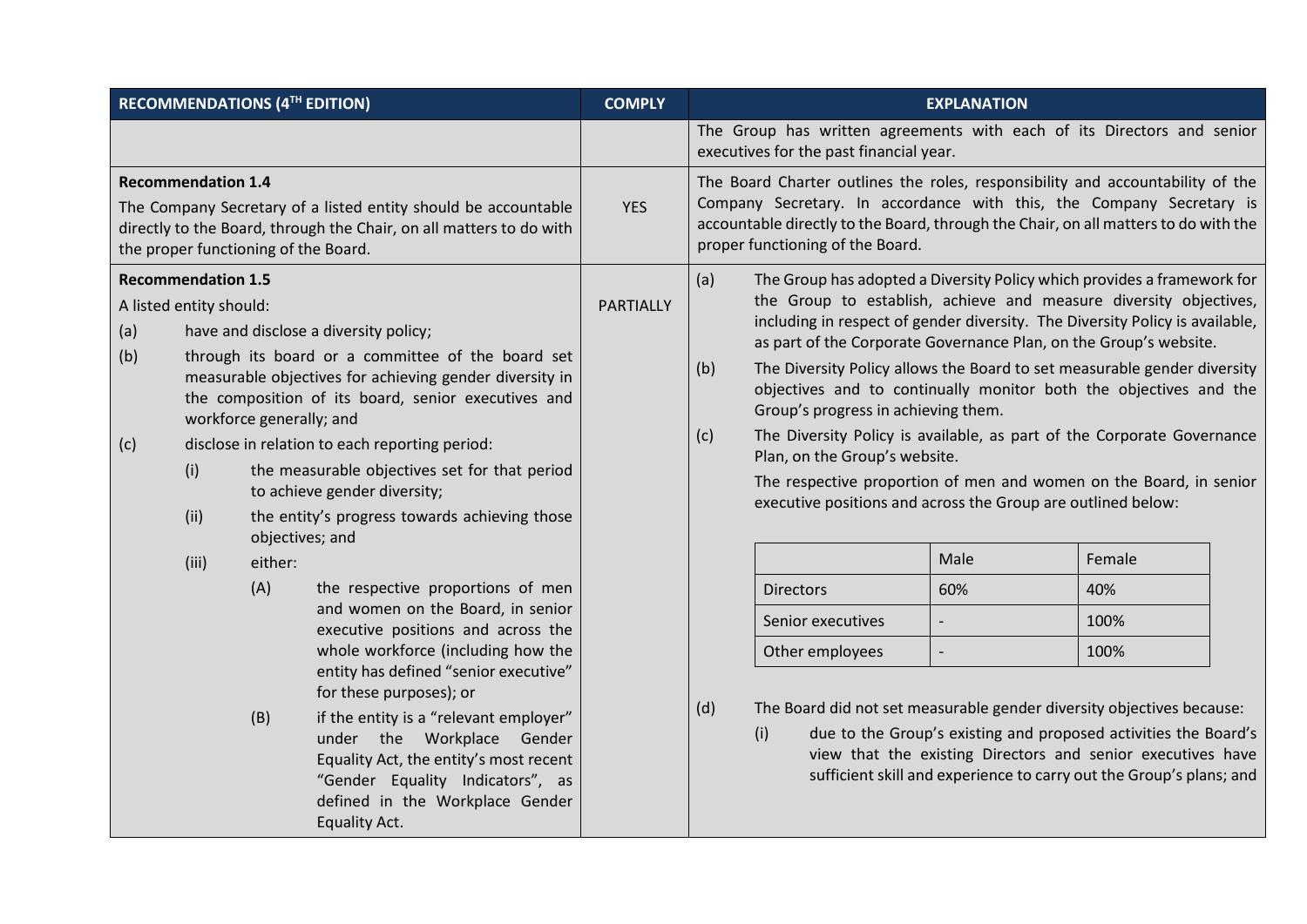| RECOMMENDATIONS (4TH EDITION)                                                                                                                                                                                                                                                                                                                                                           | <b>COMPLY</b> | <b>EXPLANATION</b>                                                                                                                                                                                                                                                                                                                                                                                                                                                                                                                                                                                                                                                                                                                                                                                                                                                                                                                                                                                                                                                                                               |
|-----------------------------------------------------------------------------------------------------------------------------------------------------------------------------------------------------------------------------------------------------------------------------------------------------------------------------------------------------------------------------------------|---------------|------------------------------------------------------------------------------------------------------------------------------------------------------------------------------------------------------------------------------------------------------------------------------------------------------------------------------------------------------------------------------------------------------------------------------------------------------------------------------------------------------------------------------------------------------------------------------------------------------------------------------------------------------------------------------------------------------------------------------------------------------------------------------------------------------------------------------------------------------------------------------------------------------------------------------------------------------------------------------------------------------------------------------------------------------------------------------------------------------------------|
|                                                                                                                                                                                                                                                                                                                                                                                         |               | (ii)<br>when appointing new Directors or senior executives, the Board<br>considered the application of the measurable diversity objectives<br>and determined that, given the small size of the Group and the<br>Board, requiring specified objectives to be met, would unduly<br>limit the Group from applying the Diversity Policy as a whole and<br>the Group's policy of appointing the best person for the job; and<br>the respective proportions of men and women on the Board, in<br>(iii)<br>senior executive positions and across the whole organisation<br>(including how the entity has defined "senior executive" for these<br>purposes) for the past financial year is disclosed in the Group's<br>Annual Report.                                                                                                                                                                                                                                                                                                                                                                                    |
| <b>Recommendation 1.6</b><br>A listed entity should:<br>have and disclose a process for periodically evaluating<br>(a)<br>the performance of the Board, its committees and<br>individual Directors; and<br>(b)<br>disclose for each reporting period whether a<br>performance evaluation has been undertaken in<br>accordance with that process during or in respect of that<br>period. | <b>YES</b>    | The Group's Nomination Committee (or, in its absence, the Board) is<br>(a)<br>responsible for evaluating the performance of the Board, its committees<br>and individual Directors on an annual basis. It may do so with the aid of<br>an independent advisor. The process for this is set out in the Group's<br>Corporate Governance Plan, which is available on the Group's website.<br>The Group's Corporate Governance Plan requires the Group to disclose<br>(b)<br>whether or not performance evaluations were conducted during the<br>relevant reporting period. The Group did not formally complete any such<br>evaluations of the Board and individual Directors for the year ended 30<br>June 2021 however the performance of Executive Directors was<br>informally considered on a regular basis by the Chairman and Non-<br>executive Directors and the performance of the Non-executive Director<br>and Chairman reviewed throughout the year by the Executive Directors.<br>Given the size of the Board and stage of operations it was not considered<br>necessary to undertake formal evaluations. |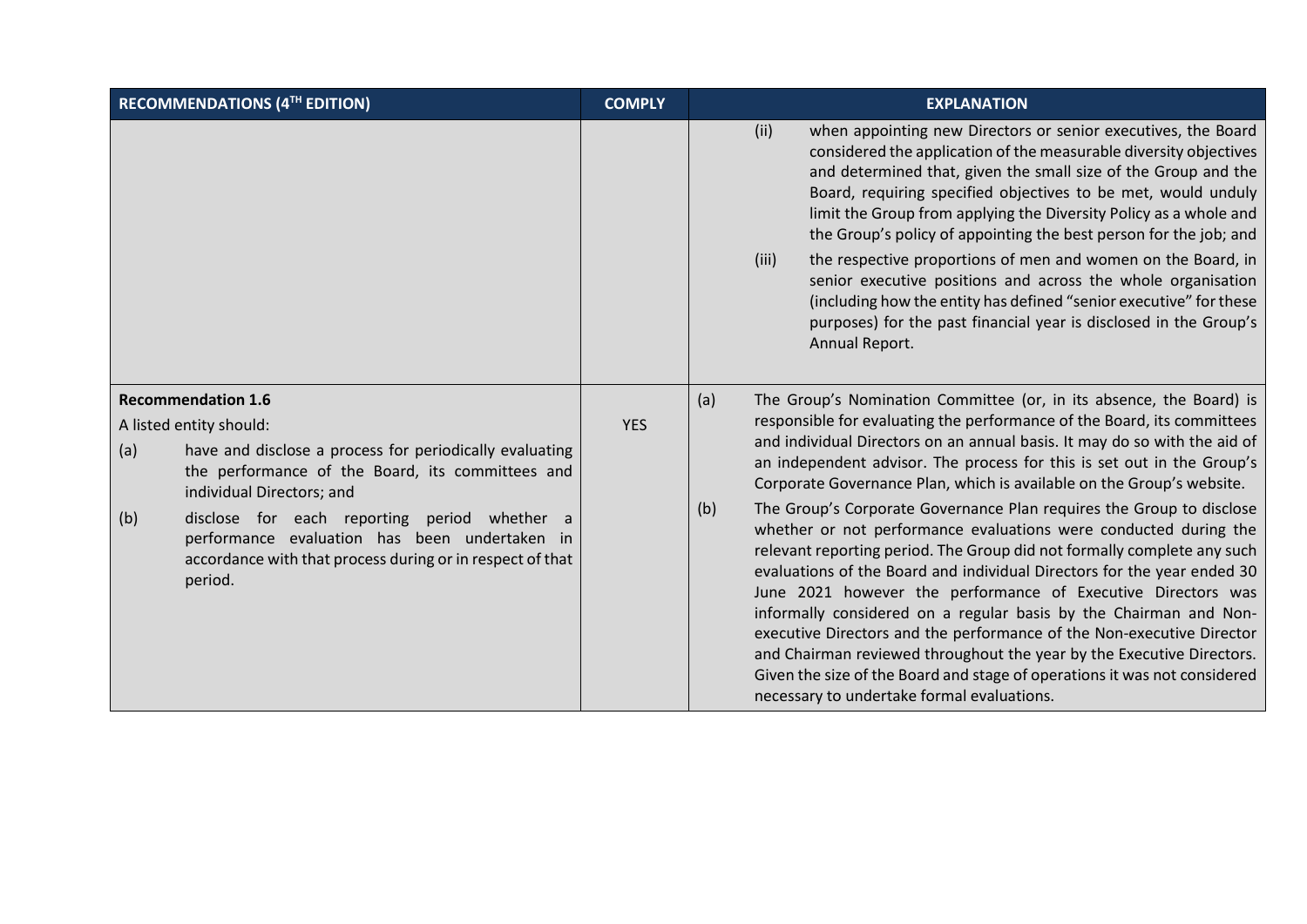|            |                                                                                   | RECOMMENDATIONS (4TH EDITION)                                                                                                                                                                                                                                                                                                                                                                                                                                                                                                                                                                                                                      | <b>COMPLY</b> |            | <b>EXPLANATION</b>                                                                                                                                                                                                                                                                                                                                                                                                                                                                                                                                                                                                                                                                                                                                                                                                                                                                                                                                                                                                                                                                                                |
|------------|-----------------------------------------------------------------------------------|----------------------------------------------------------------------------------------------------------------------------------------------------------------------------------------------------------------------------------------------------------------------------------------------------------------------------------------------------------------------------------------------------------------------------------------------------------------------------------------------------------------------------------------------------------------------------------------------------------------------------------------------------|---------------|------------|-------------------------------------------------------------------------------------------------------------------------------------------------------------------------------------------------------------------------------------------------------------------------------------------------------------------------------------------------------------------------------------------------------------------------------------------------------------------------------------------------------------------------------------------------------------------------------------------------------------------------------------------------------------------------------------------------------------------------------------------------------------------------------------------------------------------------------------------------------------------------------------------------------------------------------------------------------------------------------------------------------------------------------------------------------------------------------------------------------------------|
| (a)<br>(b) | <b>Recommendation 1.7</b><br>A listed entity should:<br>period.                   | have and disclose a process for evaluating the<br>performance of its senior executives at least once every<br>reporting period; and<br>disclose for each reporting period whether a<br>performance evaluation has been undertaken in<br>accordance with that process during or in respect of that                                                                                                                                                                                                                                                                                                                                                  | <b>YES</b>    | (a)<br>(b) | The Group's Nomination Committee (or, in its absence, the Board) is<br>responsible for evaluating the performance of the Group's senior<br>executives on an annual basis. The Group's Remuneration Committee (or,<br>in its absence, the Board) is responsible for evaluating the remuneration<br>of the Group's senior executives on an annual basis. A senior executive,<br>for these purposes, means key management personnel (as defined in the<br>Corporations Act) other than a non-executive Director.<br>The applicable processes for these evaluations can be found in the<br>Group's Corporate Governance Plan, which is available on the Group's<br>website.<br>The Group has completed performance evaluations in respect of the<br>senior executives (if any) for the past financial year in accordance with<br>the applicable processes.                                                                                                                                                                                                                                                            |
|            |                                                                                   | Principle 2: Structure the Board to be effective and add value                                                                                                                                                                                                                                                                                                                                                                                                                                                                                                                                                                                     |               |            |                                                                                                                                                                                                                                                                                                                                                                                                                                                                                                                                                                                                                                                                                                                                                                                                                                                                                                                                                                                                                                                                                                                   |
| (a)<br>(b) | <b>Recommendation 2.1</b><br>(i)<br>(ii)<br>and disclose:<br>(iii)<br>(iv)<br>(v) | The Board of a listed entity should:<br>have a nomination committee which:<br>has at least three members, a majority of<br>whom are independent Directors; and<br>is chaired by an independent Director,<br>the charter of the committee;<br>the members of the committee; and<br>as at the end of each reporting period, the<br>number of times the committee met<br>throughout the period and the individual<br>attendances of the members at those<br>meetings; or<br>if it does not have a nomination committee, disclose that<br>fact and the processes it employs to address Board<br>succession issues and to ensure that the Board has the | PARTIALLY     | (a)<br>(b) | The Group does not have a Nomination Committee. The Group's<br>Nomination Committee Charter provides for the creation of a<br>Nomination Committee (if it is considered it will benefit the Group), with<br>at least three members, a majority of whom are independent Directors,<br>and which must be chaired by an independent Director.<br>The Group did not have a Nomination Committee for the past financial<br>year as the Board did not consider the Group would benefit from its<br>establishment. In accordance with the Group's Board Charter, the Board<br>carries out the duties that would ordinarily be carried out by the<br>Nomination Committee under the Nomination Committee Charter,<br>including the following processes to address succession issues and to<br>ensure the Board has the appropriate balance of skills, experience,<br>independence and knowledge of the entity to enable it to discharge its<br>duties and responsibilities effectively:<br>devoting time at least annually to discuss Board succession issues<br>(i)<br>and updating the Group's Board skills matrix; and |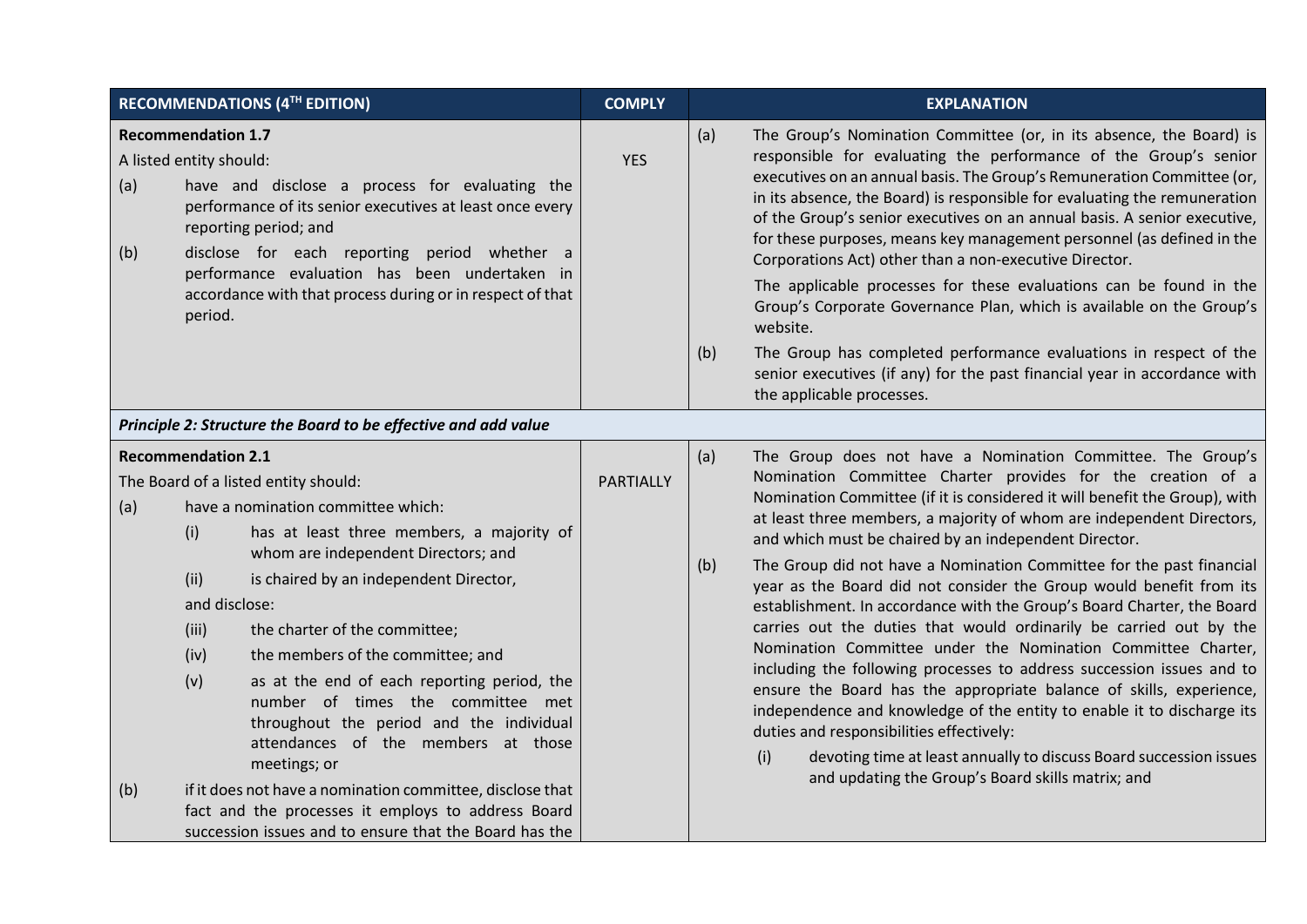| RECOMMENDATIONS (4TH EDITION)                                                                                                                                                                                                                                                                                                                                                                                                                                                                                                                                                                                                                | <b>COMPLY</b> | <b>EXPLANATION</b>                                                                                                                                                                                                                                                                                                                                                                                                                                                                                                                                                                                                                                                                                                                                                                                                                                                                                  |
|----------------------------------------------------------------------------------------------------------------------------------------------------------------------------------------------------------------------------------------------------------------------------------------------------------------------------------------------------------------------------------------------------------------------------------------------------------------------------------------------------------------------------------------------------------------------------------------------------------------------------------------------|---------------|-----------------------------------------------------------------------------------------------------------------------------------------------------------------------------------------------------------------------------------------------------------------------------------------------------------------------------------------------------------------------------------------------------------------------------------------------------------------------------------------------------------------------------------------------------------------------------------------------------------------------------------------------------------------------------------------------------------------------------------------------------------------------------------------------------------------------------------------------------------------------------------------------------|
| appropriate balance of skills, knowledge, experience,<br>independence and diversity to enable it to discharge its<br>duties and responsibilities effectively.                                                                                                                                                                                                                                                                                                                                                                                                                                                                                |               | all Board members being involved in the Group's nomination<br>(ii)<br>process to the maximum extent permitted under the<br>Corporations Act and ASX Listing Rules.                                                                                                                                                                                                                                                                                                                                                                                                                                                                                                                                                                                                                                                                                                                                  |
| <b>Recommendation 2.2</b><br>A listed entity should have and disclose a Board skills matrix<br>setting out the mix of skills that the Board currently has or is<br>looking to achieve in its membership.                                                                                                                                                                                                                                                                                                                                                                                                                                     | <b>YES</b>    | The Company has a Board Skills Matrix (refer Appendix A) that sets out the mix of<br>skills and diversity that the Board currently holds. The Directors believe that the<br>Board currently has most of the appropriate skills and knowledge, experience and<br>diversity required for a company of its size. However gaps in the collective skills<br>of the Board are regularly reviewed by the Board as a whole, with the Board<br>proposing candidates for directorships having regard to the desired skills and<br>experience required by the Group as well as the proposed candidates' diversity<br>of background.<br>The Board Charter requires the disclosure of each Board member's qualifications<br>and expertise. Full details as to each Director and senior executive's relevant skills<br>and experience are available in the Company's Annual Report and on the Group's<br>website. |
| <b>Recommendation 2.3</b><br>A listed entity should disclose:<br>the names of the Directors considered by the Board to<br>(a)<br>be independent Directors;<br>if a Director has an interest, position or relationship of<br>(b)<br>the type described in Box 2.3 of the ASX Corporate<br>Governance Principles and Recommendations (4th<br>Edition), but the Board is of the opinion that it does not<br>compromise the independence of the Director, the<br>nature of the interest, position or relationship in<br>question and an explanation of why the Board is of that<br>opinion; and<br>the length of service of each Director<br>(c) | <b>YES</b>    | (a)<br>The Board Charter requires the disclosure of the names of Directors<br>considered by the Board to be independent. The Group will disclose those<br>Directors it considers to be independent in its Annual Report. The Board<br>considers the following Directors are independent:<br>Dr Megan Baldwin<br>Mr David McAuliffe<br>Dr Jason Loveridge<br>The Group will disclose in its Annual Report any instances where this<br>(b)<br>applies and an explanation of the Board's opinion why the relevant<br>Director is still considered to be independent.<br>The Group's Annual Report will disclose the length of service of each<br>(c)<br>Director, as at the end of each financial year.                                                                                                                                                                                                |
| <b>Recommendation 2.4</b><br>A majority of the Board of a listed entity should be independent<br>Directors.                                                                                                                                                                                                                                                                                                                                                                                                                                                                                                                                  | <b>YES</b>    | The Company's Board Charter requires that, where practical, the majority of the<br>Board should be independent.                                                                                                                                                                                                                                                                                                                                                                                                                                                                                                                                                                                                                                                                                                                                                                                     |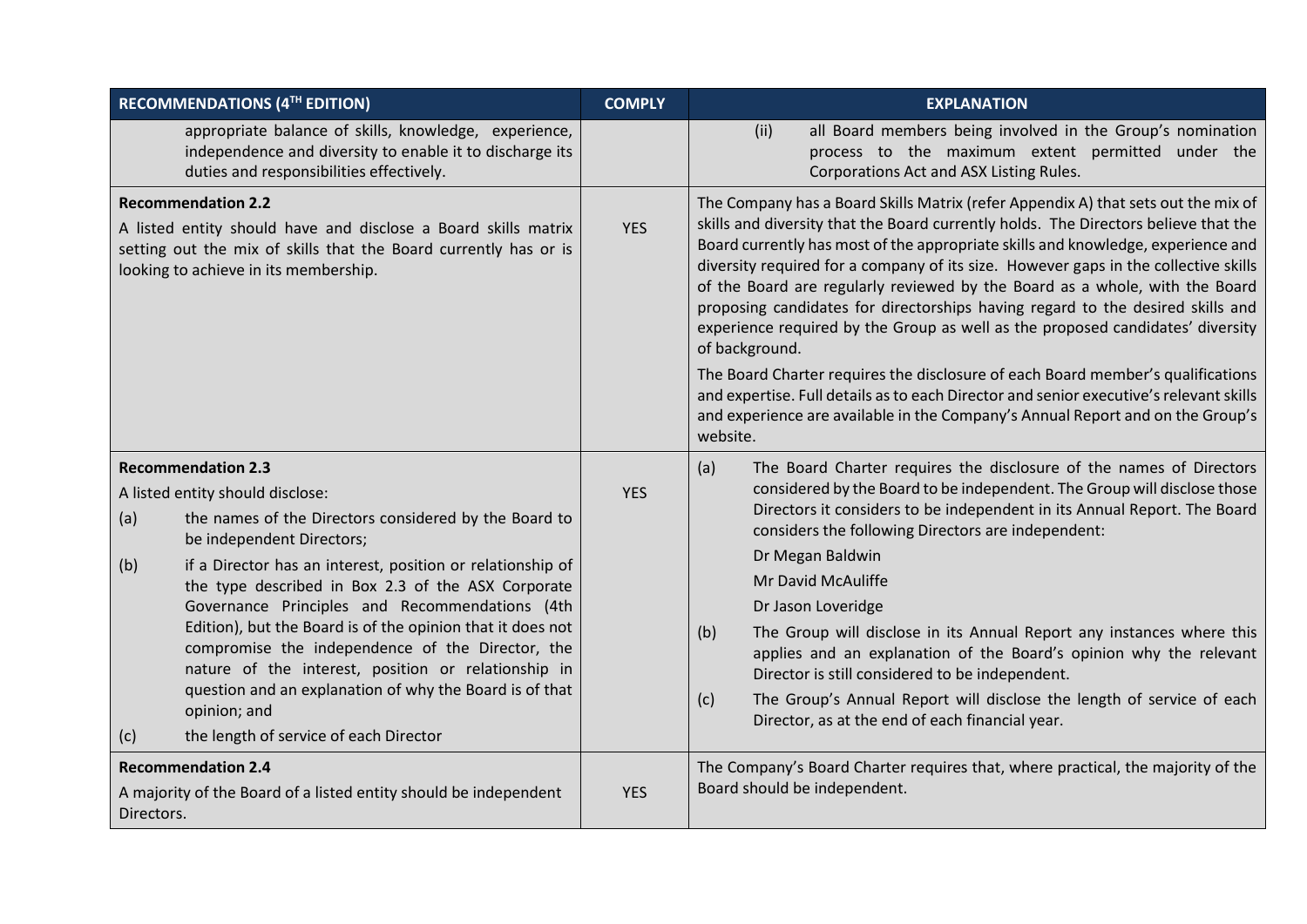| <b>RECOMMENDATIONS (4TH EDITION)</b> |                                                                                                                                                                                                                                                                                                            | <b>COMPLY</b> | <b>EXPLANATION</b>                                                                                                                                                                                                                                                                                                                                                                                                                                                                                                                                                  |  |  |
|--------------------------------------|------------------------------------------------------------------------------------------------------------------------------------------------------------------------------------------------------------------------------------------------------------------------------------------------------------|---------------|---------------------------------------------------------------------------------------------------------------------------------------------------------------------------------------------------------------------------------------------------------------------------------------------------------------------------------------------------------------------------------------------------------------------------------------------------------------------------------------------------------------------------------------------------------------------|--|--|
|                                      |                                                                                                                                                                                                                                                                                                            |               | The Board currently comprises a total of 5 directors, of whom 3 are considered to<br>be independent. As such, independent directors currently comprise a majority of<br>the Board.                                                                                                                                                                                                                                                                                                                                                                                  |  |  |
|                                      | <b>Recommendation 2.5</b><br>The Chair of the Board of a listed entity should be an independent<br>Director and, in particular, should not be the same person as the<br>CEO of the entity.                                                                                                                 | <b>YES</b>    | The Board Charter provides that, where practical, the Chair of the Board should<br>be an independent Director and should not be the CEO/Managing Director.<br>The Chair of the Company during the past financial year was an independent<br>Director and was not the CEO/Managing Director.                                                                                                                                                                                                                                                                         |  |  |
| effectively.                         | <b>Recommendation 2.6</b><br>A listed entity should have a program for inducting new Directors<br>and for periodically reviewing whether there is a need for existing<br>directors to undertake professional development to maintain the<br>skills and knowledge needed to perform their role as Directors | <b>YES</b>    | In accordance with the Company's Board Charter, the Nominations Committee<br>(or, in its absence, the Board) is responsible for the approval and review of<br>induction and continuing professional development programs and procedures for<br>Directors to ensure that they can effectively discharge their responsibilities. The<br>Company Secretary is responsible for facilitating inductions and professional<br>development including receiving briefings on material developments in laws,<br>regulations and accounting standards relevant to the Company. |  |  |
|                                      | Principle 3: Instil a culture of acting lawfully, ethically and responsibly                                                                                                                                                                                                                                |               |                                                                                                                                                                                                                                                                                                                                                                                                                                                                                                                                                                     |  |  |
|                                      | <b>Recommendation 3.1</b><br>A listed entity should articulate and disclose its values.                                                                                                                                                                                                                    | <b>YES</b>    | The Group is committed to conducting all of its business activities fairly,<br>honestly with a high level of integrity, and in compliance with all applicable<br>laws, rules and regulations. The Board, management and employees are<br>dedicated to high ethical standards and recognise and support the Group's<br>commitment to compliance with these standards.                                                                                                                                                                                                |  |  |
|                                      |                                                                                                                                                                                                                                                                                                            |               | (b)<br>The Group's values are set out in its Code of Conduct (which forms part<br>of the Corporate Governance Plan) and are available on the Group's<br>website. All employees are given appropriate training on the Group's<br>values and senior executives will continually reference such values.                                                                                                                                                                                                                                                                |  |  |
|                                      | <b>Recommendation 3.2</b>                                                                                                                                                                                                                                                                                  | <b>YES</b>    | (a)<br>The Group's Corporate Code of Conduct applies to the Group's Directors,<br>senior executives and employees.                                                                                                                                                                                                                                                                                                                                                                                                                                                  |  |  |
| (a)<br>(b)                           | A listed entity should:<br>have and disclose a code of conduct for its Directors,<br>senior executives and employees; and<br>ensure that the Board or a committee of the Board is                                                                                                                          |               | The Group's Corporate Code of Conduct (which forms part of the Group's<br>(b)<br>Corporate Governance Plan) is available on the Group's website. Any<br>material breaches of the Code of Conduct are reported to the Board or a                                                                                                                                                                                                                                                                                                                                     |  |  |
|                                      | informed of any material breaches of that code.                                                                                                                                                                                                                                                            |               | committee of the Board.                                                                                                                                                                                                                                                                                                                                                                                                                                                                                                                                             |  |  |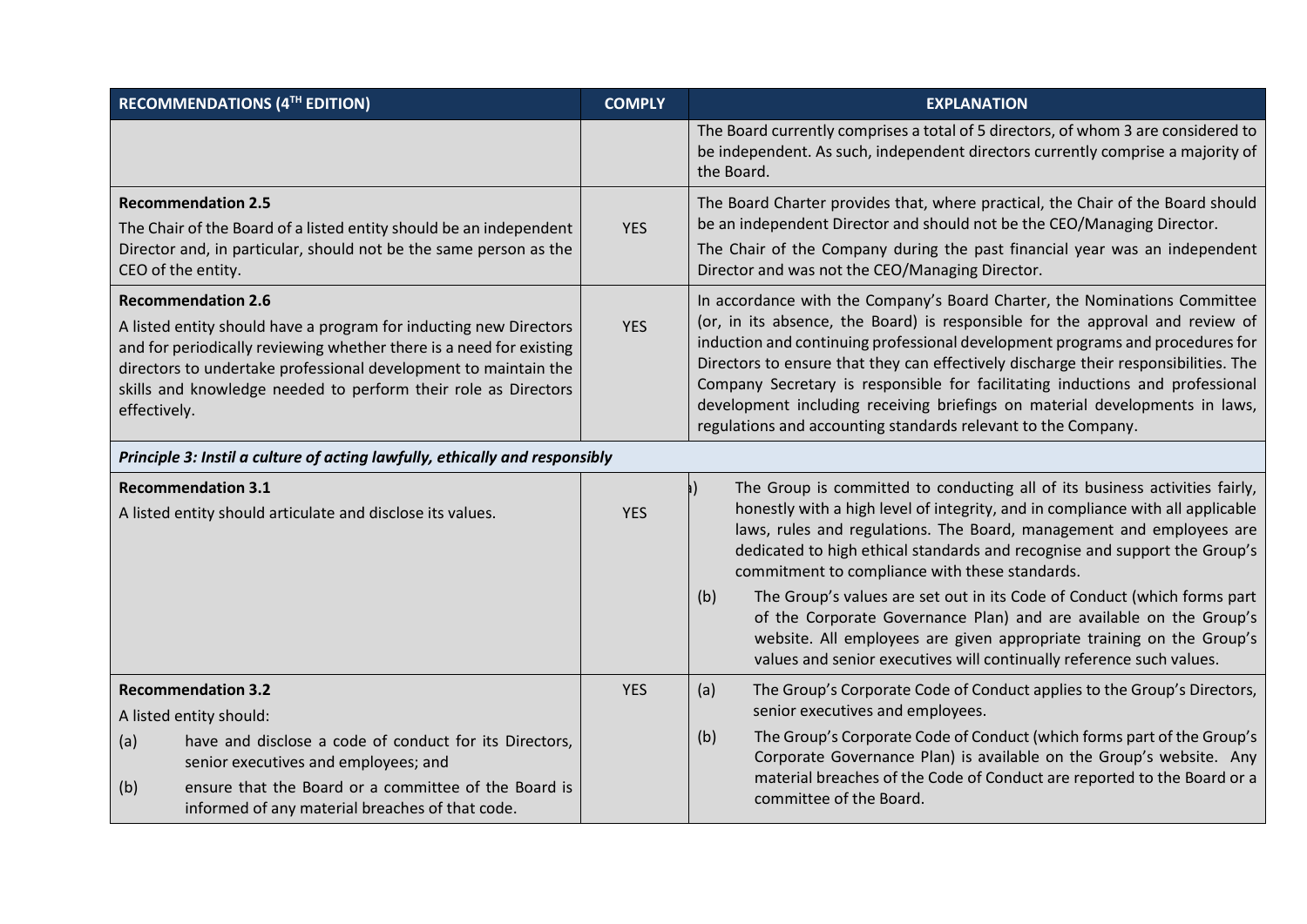| <b>RECOMMENDATIONS (4TH EDITION)</b> |                                                                                   | <b>COMPLY</b>                                                                                                                                                                                                                                                                                                                                                                                                                                                                                                                                                                                         | <b>EXPLANATION</b> |                                                                                                                                                                                                                                                                                                                                                                                                                                                                                                                                                                                                                                                                                                                                                                                                                                                                                                                                                                                                                                                                                                                                                                                                                                                                                                                                                                     |  |
|--------------------------------------|-----------------------------------------------------------------------------------|-------------------------------------------------------------------------------------------------------------------------------------------------------------------------------------------------------------------------------------------------------------------------------------------------------------------------------------------------------------------------------------------------------------------------------------------------------------------------------------------------------------------------------------------------------------------------------------------------------|--------------------|---------------------------------------------------------------------------------------------------------------------------------------------------------------------------------------------------------------------------------------------------------------------------------------------------------------------------------------------------------------------------------------------------------------------------------------------------------------------------------------------------------------------------------------------------------------------------------------------------------------------------------------------------------------------------------------------------------------------------------------------------------------------------------------------------------------------------------------------------------------------------------------------------------------------------------------------------------------------------------------------------------------------------------------------------------------------------------------------------------------------------------------------------------------------------------------------------------------------------------------------------------------------------------------------------------------------------------------------------------------------|--|
| (a)<br>(a)                           | <b>Recommendation 3.3</b><br>A listed entity should:<br>policy.                   | have and disclose a whistleblower policy; and<br>ensure that the Board or a committee of the Board is<br>informed of any material incidents reported under that                                                                                                                                                                                                                                                                                                                                                                                                                                       | <b>YES</b>         | The Group's Whistleblower Protection Policy (which forms part of the Corporate<br>Governance Plan) is available on the Group's website. Any material breaches of<br>the Whistleblower Protection Policy are to be reported to the Board or a<br>committee of the Board.                                                                                                                                                                                                                                                                                                                                                                                                                                                                                                                                                                                                                                                                                                                                                                                                                                                                                                                                                                                                                                                                                             |  |
| (a)<br>(b)                           | <b>Recommendation 3.4</b><br>A listed entity should:<br>and                       | have and disclose an anti-bribery and corruption policy;<br>ensure that the Board or committee of the Board is<br>informed of any material breaches of that policy.                                                                                                                                                                                                                                                                                                                                                                                                                                   | <b>YES</b>         | The Group's Anti-Bribery and Anti-Corruption Policy (which forms part of the<br>Corporate Governance Plan) is available on the Group's website. Any material<br>breaches of the Anti-Bribery and Anti-Corruption Policy are to be reported to the<br>Board or a committee of the Board.                                                                                                                                                                                                                                                                                                                                                                                                                                                                                                                                                                                                                                                                                                                                                                                                                                                                                                                                                                                                                                                                             |  |
|                                      |                                                                                   | Principle 4: Safeguard the integrity of corporate reports                                                                                                                                                                                                                                                                                                                                                                                                                                                                                                                                             |                    |                                                                                                                                                                                                                                                                                                                                                                                                                                                                                                                                                                                                                                                                                                                                                                                                                                                                                                                                                                                                                                                                                                                                                                                                                                                                                                                                                                     |  |
| (a)                                  | <b>Recommendation 4.1</b><br>(i)<br>(ii)<br>and disclose:<br>(iii)<br>(iv)<br>(v) | The Board of a listed entity should:<br>have an audit committee which:<br>has at least three members, all of whom are<br>non-executive Directors and a majority of<br>whom are independent Directors; and<br>is chaired by an independent Director, who is<br>not the Chair of the Board,<br>the charter of the committee;<br>the relevant qualifications and experience of<br>the members of the committee; and<br>in relation to each reporting period, the<br>number of times the committee met<br>throughout the period and the individual<br>attendances of the members at those<br>meetings; or | PARTIALLY          | (a) The Group did not have an Audit and Risk Committee for the past financial<br>year. The Group's Corporate Governance Plan contains an Audit and Risk<br>Committee Charter that provides for the creation of an Audit and Risk<br>Committee (if it is considered it will benefit the Group), with at least three<br>members, all of whom must be independent Directors, and which must be<br>chaired by an independent Director who is not the Chair.<br>The Group did not have an Audit and Risk Committee for the past financial<br>(b)<br>year as the Board did not consider the Group would benefit from its<br>establishment, and does not currently have one In accordance with the<br>Group's Board Charter, the Board carries out the duties that would ordinarily<br>be carried out by the Audit and Risk Committee under the Audit and Risk<br>Committee Charter including the following processes to independently<br>verify and safeguard the integrity of its financial reporting, including the<br>processes for the appointment and removal of the external auditor and the<br>rotation of the audit engagement partner:<br>the Board devotes time at annual Board meetings to fulfilling the roles<br>(i)<br>and responsibilities associated with maintaining the Group's internal<br>audit function and arrangements with external auditors; and |  |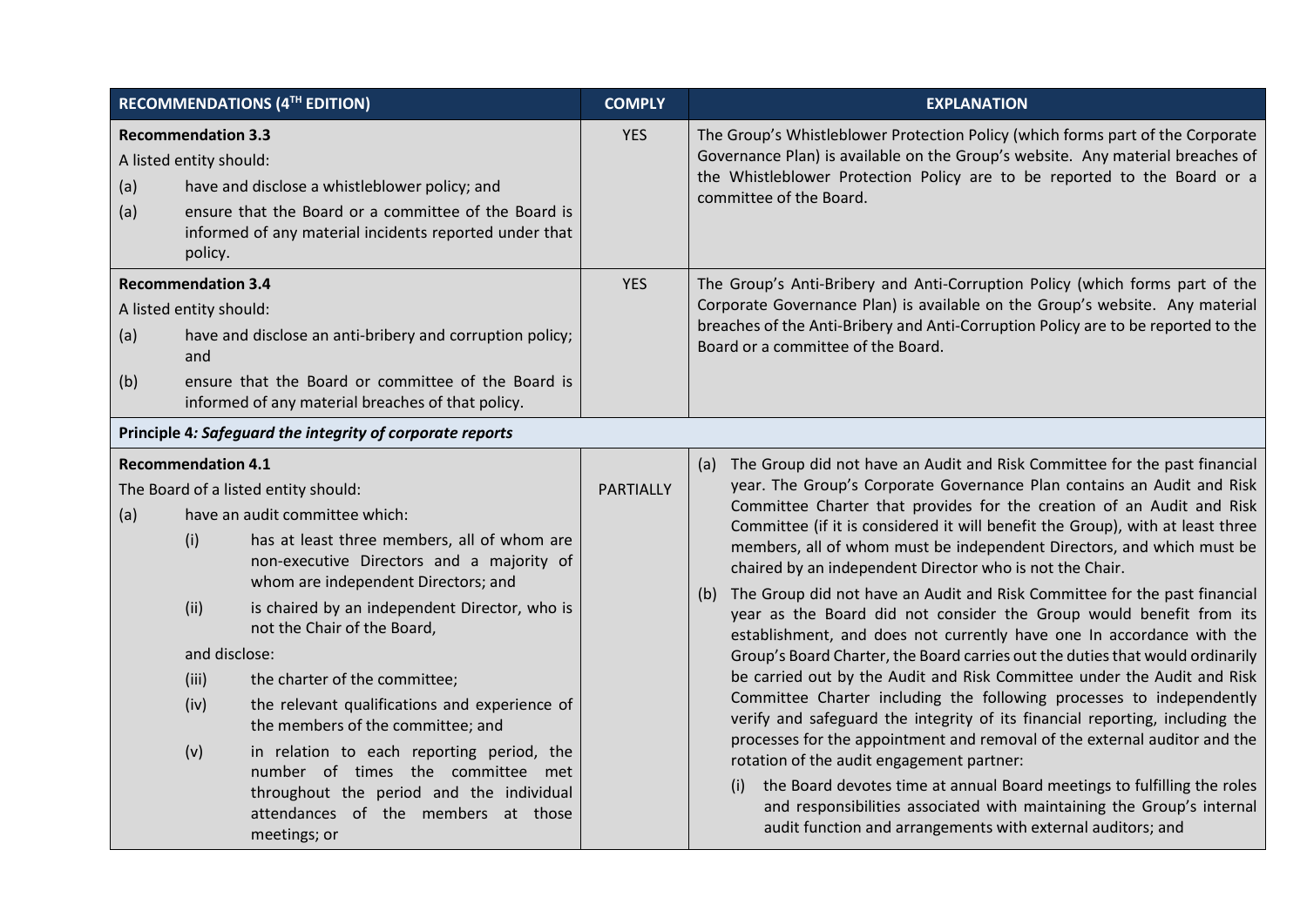| RECOMMENDATIONS (4TH EDITION)                                                                                                                                                                                                                                                                                                                                                                                                                                                                                                                                                                                 | <b>COMPLY</b> | <b>EXPLANATION</b>                                                                                                                                                                                                                                                                                                                                                                                                                                                                                                                                                                                                                                                                                                                                                                                                                                                                                                                                                                             |
|---------------------------------------------------------------------------------------------------------------------------------------------------------------------------------------------------------------------------------------------------------------------------------------------------------------------------------------------------------------------------------------------------------------------------------------------------------------------------------------------------------------------------------------------------------------------------------------------------------------|---------------|------------------------------------------------------------------------------------------------------------------------------------------------------------------------------------------------------------------------------------------------------------------------------------------------------------------------------------------------------------------------------------------------------------------------------------------------------------------------------------------------------------------------------------------------------------------------------------------------------------------------------------------------------------------------------------------------------------------------------------------------------------------------------------------------------------------------------------------------------------------------------------------------------------------------------------------------------------------------------------------------|
| if it does not have an audit committee, disclose that fact<br>(b)<br>and the processes it employs that independently verify<br>and safeguard the integrity of its corporate reporting,<br>including the processes for the appointment and<br>removal of the external auditor and the rotation of the<br>audit engagement partner.                                                                                                                                                                                                                                                                             |               | all members of the Board are involved in the Group's audit function to<br>(ii)<br>ensure the proper maintenance of the entity and the integrity of all<br>financial reporting.                                                                                                                                                                                                                                                                                                                                                                                                                                                                                                                                                                                                                                                                                                                                                                                                                 |
| <b>Recommendation 4.2</b><br>The Board of a listed entity should, before it approves the entity's<br>financial statements for a financial period, receive from its CEO<br>and CFO a declaration that the financial records of the entity have<br>been properly maintained and that the financial statements<br>comply with the appropriate accounting standards and give a true<br>and fair view of the financial position and performance of the<br>entity and that the opinion has been formed on the basis of a<br>sound system of risk management and internal control which is<br>operating effectively. | <b>YES</b>    | The Group's Audit and Risk Committee Charter requires the CEO and CFO (or, if<br>none, the person(s) fulfilling those functions) to provide a sign off on these terms.<br>The Group intends to obtain a sign off on these terms for each of its financial<br>statements in each financial year.                                                                                                                                                                                                                                                                                                                                                                                                                                                                                                                                                                                                                                                                                                |
| <b>Recommendation 4.3</b><br>A listed entity should disclose its process to verify the integrity of<br>any periodic corporate report it releases to the market that is not<br>audited or reviewed by an external auditor.                                                                                                                                                                                                                                                                                                                                                                                     | <b>YES</b>    | The Group has included in each of its (to the extent that the information<br>contained in the following is not audited or reviewed by an external auditor):<br>annual reports or on its website, a description of the process it<br>(a)<br>undertook to verify the integrity of the information in its annual<br>directors' report;<br>quarterly reports, or in its annual report or on its website, a description<br>(b)<br>of the process it undertook to verify the integrity of the information in<br>its quarterly reports;<br>integrated reports, or in its annual report (if that is a separate document<br>(c)<br>to its integrated report) or on its website, a description of the process it<br>undertook to verify the integrity of the information in its integrated<br>reports; and<br>periodic corporate reports, or in its annual report or on its website, a<br>(d)<br>description of the process it undertook to verify the integrity of the<br>information in these reports. |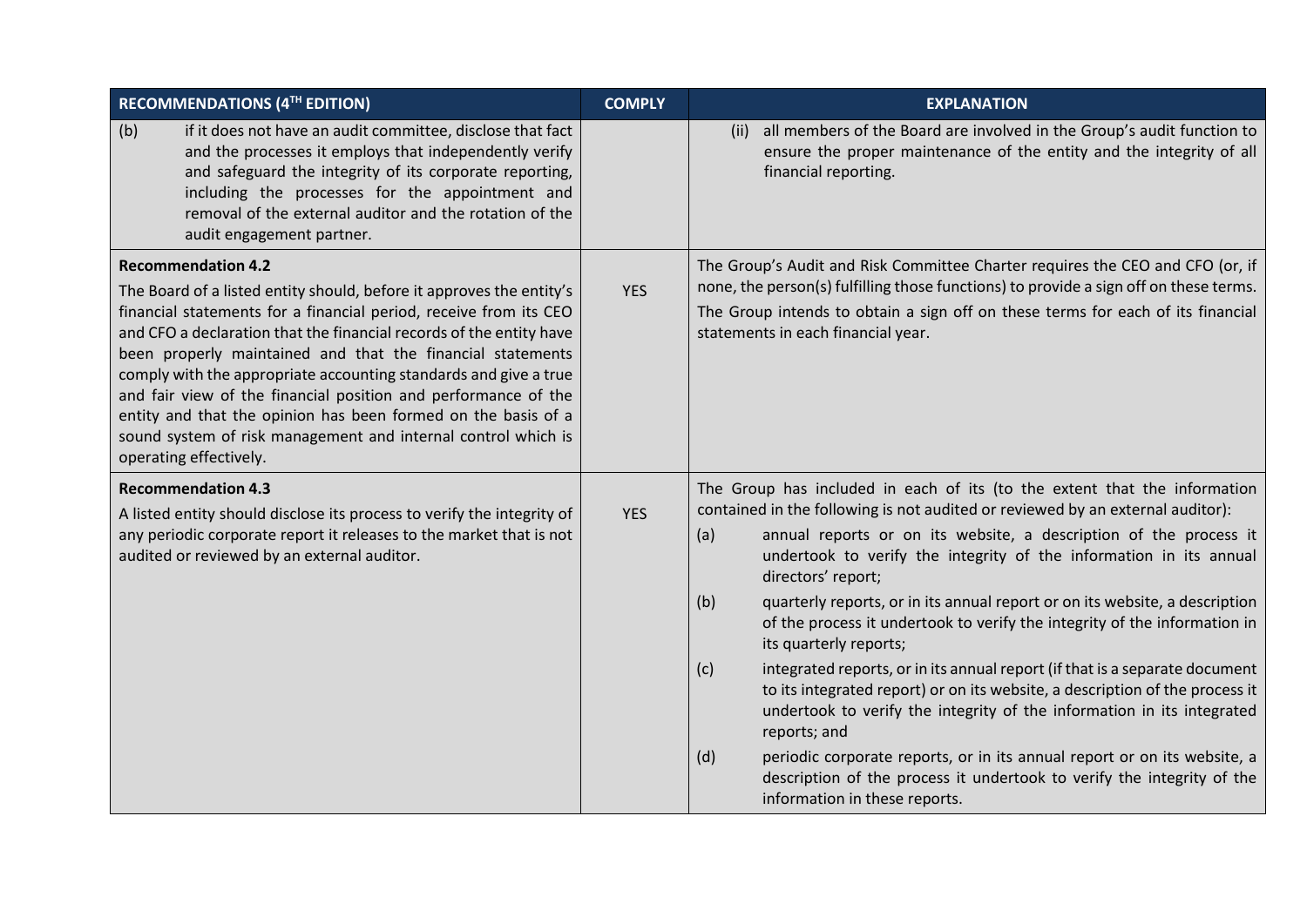| <b>RECOMMENDATIONS (4TH EDITION)</b>                                                                                                                                                                                                            | <b>COMPLY</b> | <b>EXPLANATION</b>                                                                                                                                                                                                                                                                                                                                                             |  |  |  |  |
|-------------------------------------------------------------------------------------------------------------------------------------------------------------------------------------------------------------------------------------------------|---------------|--------------------------------------------------------------------------------------------------------------------------------------------------------------------------------------------------------------------------------------------------------------------------------------------------------------------------------------------------------------------------------|--|--|--|--|
| Principle 5: Make timely and balanced disclosure                                                                                                                                                                                                |               |                                                                                                                                                                                                                                                                                                                                                                                |  |  |  |  |
| <b>Recommendation 5.1</b><br>A listed entity should have and disclose a written policy for<br>complying with its continuous disclosure obligations under listing<br>rule 3.1.                                                                   | <b>YES</b>    | (a) The Board Charter provides details of the Group's disclosure policy. In<br>addition, the Corporate Governance Plan details the Group's disclosure<br>requirements as required by the ASX Listing Rules and other relevant<br>legislation.<br>(b) The Corporate Governance Plan, which incorporates the Continuous<br>Disclosure Policy, is available on the Group website. |  |  |  |  |
| <b>Recommendation 5.2</b><br>A listed entity should ensure that its board receives copies of all<br>material market announcements promptly after they have been<br>made.                                                                        | <b>YES</b>    | Under the Group's Continuous Disclosure Policy (which forms part of the<br>Corporate Governance Plan), all members of the Board receive material market<br>announcements promptly after they have been made.                                                                                                                                                                   |  |  |  |  |
| <b>Recommendation 5.3</b><br>A listed entity that gives a new and substantive investor or analyst<br>presentation should release a copy of the presentation materials<br>on the ASX Market Announcements Platform ahead of the<br>presentation. | <b>YES</b>    | All substantive investor or analyst presentations were released on the ASX<br>Markets Announcement Platform ahead of such presentations.                                                                                                                                                                                                                                       |  |  |  |  |
| Principle 6: Respect the rights of security holders                                                                                                                                                                                             |               |                                                                                                                                                                                                                                                                                                                                                                                |  |  |  |  |
| <b>Recommendation 6.1</b><br>A listed entity should provide information about itself and its<br>governance to investors via its website.                                                                                                        | <b>YES</b>    | Information about the Group and its governance is available in the Corporate<br>Governance Plan which can be found on the Group's website.                                                                                                                                                                                                                                     |  |  |  |  |
| <b>Recommendation 6.2</b><br>A listed entity should have an investor relations program that<br>facilitates effective two-way communication with investors.                                                                                      | <b>YES</b>    | The Group has adopted a Shareholder Communications Strategy which aims to<br>promote and facilitate effective two-way communication with investors. The<br>Strategy outlines a range of ways in which information is communicated to<br>shareholders and is available on the Group's website as part of the Group's<br>Corporate Governance Plan.                              |  |  |  |  |
| <b>Recommendation 6.3</b><br>A listed entity should disclose how it facilitates and encourages<br>participation at meetings of security holders.                                                                                                | <b>YES</b>    | Shareholders are encouraged to participate at all general meetings and AGMs of<br>the Company. Upon the despatch of any notice of meeting to Shareholders, the<br>Company Secretary shall send out material stating that all Shareholders are<br>encouraged to participate at the meeting.                                                                                     |  |  |  |  |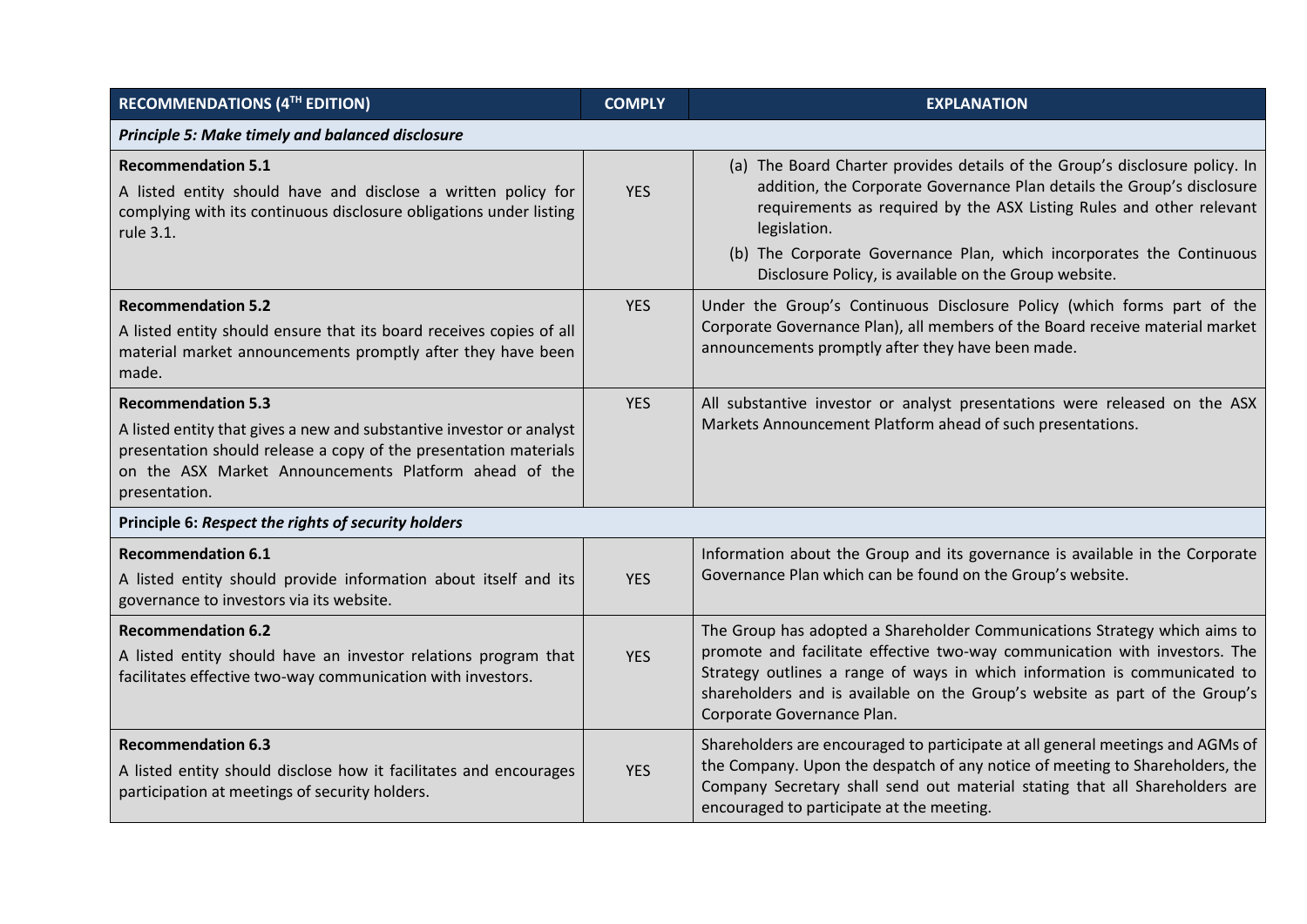| <b>RECOMMENDATIONS (4TH EDITION)</b>                                                                                                                                                                        |                                                                                             |                                                                                                                                                                                                                                                                                                                                                                                                                                                                                                                                                       | <b>COMPLY</b>    | <b>EXPLANATION</b>                                                                                                                                                                                                                                                                                                                                                                                                                                                                                                                                                                                                                                                                                                                                                                                                                                                                                                                                                                                                                                                                                                                        |
|-------------------------------------------------------------------------------------------------------------------------------------------------------------------------------------------------------------|---------------------------------------------------------------------------------------------|-------------------------------------------------------------------------------------------------------------------------------------------------------------------------------------------------------------------------------------------------------------------------------------------------------------------------------------------------------------------------------------------------------------------------------------------------------------------------------------------------------------------------------------------------------|------------------|-------------------------------------------------------------------------------------------------------------------------------------------------------------------------------------------------------------------------------------------------------------------------------------------------------------------------------------------------------------------------------------------------------------------------------------------------------------------------------------------------------------------------------------------------------------------------------------------------------------------------------------------------------------------------------------------------------------------------------------------------------------------------------------------------------------------------------------------------------------------------------------------------------------------------------------------------------------------------------------------------------------------------------------------------------------------------------------------------------------------------------------------|
| <b>Recommendation 6.4</b><br>A listed entity should ensure that all substantive resolutions at a<br>meeting of security holders are decided by a poll rather than by a<br>show of hands.                    |                                                                                             |                                                                                                                                                                                                                                                                                                                                                                                                                                                                                                                                                       | <b>YES</b>       | All substantive resolutions at securityholder meetings were decided by a poll<br>rather than a show of hands.                                                                                                                                                                                                                                                                                                                                                                                                                                                                                                                                                                                                                                                                                                                                                                                                                                                                                                                                                                                                                             |
| <b>Recommendation 6.5</b><br>A listed entity should give security holders the option to receive<br>communications from, and send communications to, the entity<br>and its security registry electronically. |                                                                                             |                                                                                                                                                                                                                                                                                                                                                                                                                                                                                                                                                       | <b>YES</b>       | The Shareholder Communication Strategy provides that security holders can<br>register with the Company to receive email notifications when an announcement<br>is made by the Company to the ASX, including the release of the Annual Report,<br>half yearly reports and quarterly reports. Links are made available to the<br>Company's website on which all information provided to the ASX is immediately<br>posted.<br>Shareholders queries should be referred to the Company Secretary at first<br>instance.                                                                                                                                                                                                                                                                                                                                                                                                                                                                                                                                                                                                                          |
|                                                                                                                                                                                                             |                                                                                             | Principle 7: Recognise and manage risk                                                                                                                                                                                                                                                                                                                                                                                                                                                                                                                |                  |                                                                                                                                                                                                                                                                                                                                                                                                                                                                                                                                                                                                                                                                                                                                                                                                                                                                                                                                                                                                                                                                                                                                           |
| (a)<br>(b)                                                                                                                                                                                                  | <b>Recommendation 7.1</b><br>which:<br>(i)<br>(ii)<br>and disclose:<br>(iii)<br>(iv)<br>(v) | The Board of a listed entity should:<br>have a committee or committees to oversee risk, each of<br>has at least three members, a majority of<br>whom are independent Directors; and<br>is chaired by an independent Director,<br>the charter of the committee;<br>the members of the committee; and<br>as at the end of each reporting period, the<br>number of times the committee met<br>throughout the period and the individual<br>attendances of the members at those<br>meetings; or<br>if it does not have a risk committee or committees that | <b>PARTIALLY</b> | (a)<br>The Company did not have an Audit and Risk Committee for the past<br>financial year. The Company's Corporate Governance Plan contains an<br>Audit and Risk Committee Charter that provides for the creation of an<br>Audit and Risk Committee (if it is considered it will benefit the Company),<br>with at least three members, all of whom must be non-executive<br>Directors, and the majority of the Committee must be independent<br>Directors, and which must be chaired by an independent Director who is<br>not the Chair.<br>A copy of the Corporate Governance Plan is available on the Group's<br>website.<br>The Group did not have an Audit and Risk Committee for the past<br>(b)<br>financial year as the Board did not consider the Group would benefit<br>from its establishment, and does not currently have one In accordance<br>with the Group's Board Charter, the Board carries out the duties that<br>would ordinarily be carried out by the Audit and Risk Committee under<br>the Audit and Risk Committee Charter including the following processes<br>to oversee the entity's risk management framework: |
|                                                                                                                                                                                                             |                                                                                             | satisfy (a) above, disclose that fact and the process it                                                                                                                                                                                                                                                                                                                                                                                                                                                                                              |                  |                                                                                                                                                                                                                                                                                                                                                                                                                                                                                                                                                                                                                                                                                                                                                                                                                                                                                                                                                                                                                                                                                                                                           |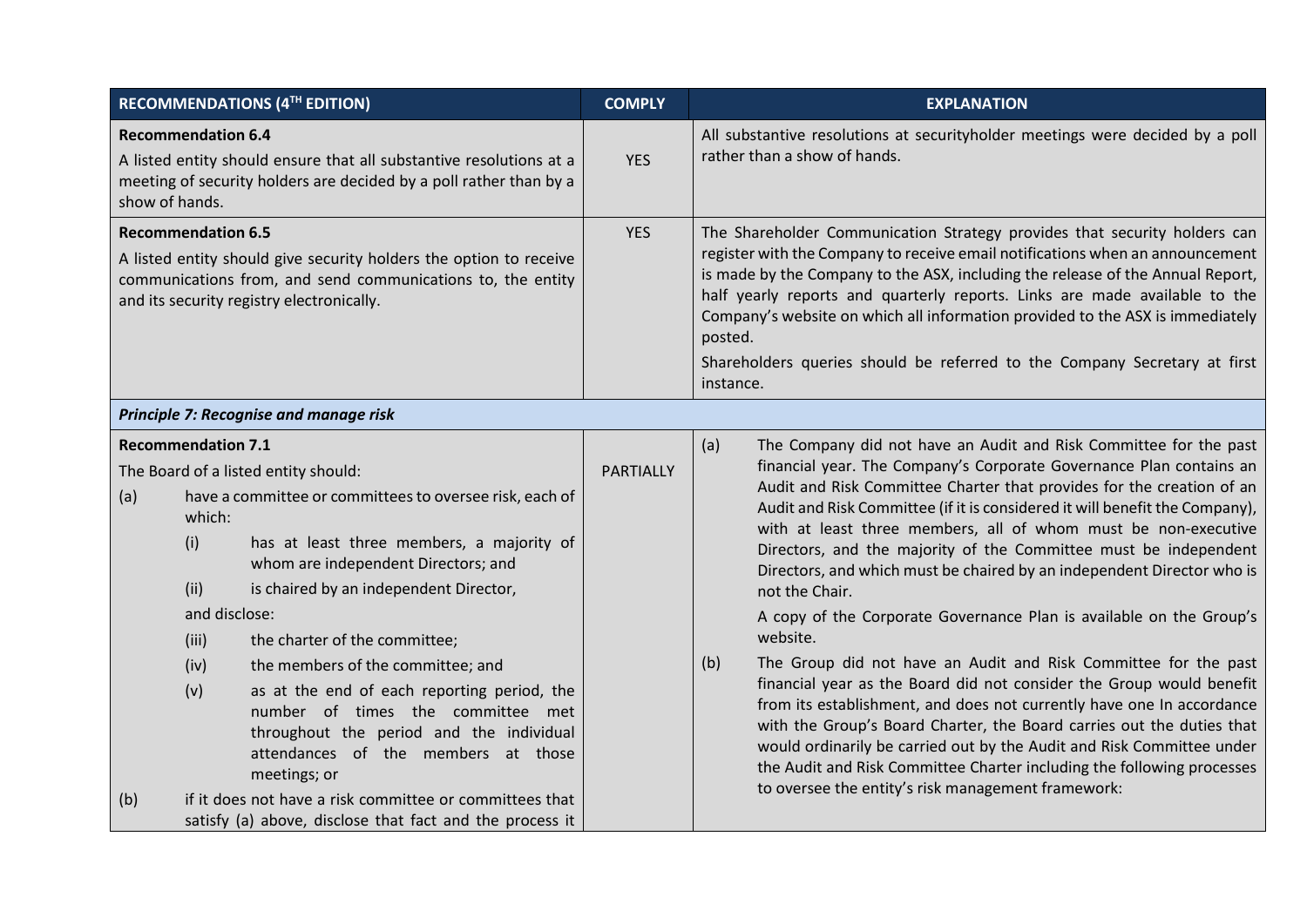|            | <b>RECOMMENDATIONS (4TH EDITION)</b>                                                                                                                                                                                                                                                                                                                                                                       | <b>COMPLY</b> | <b>EXPLANATION</b>                                                                                                                                                                                                                                                                                                                                                                                                                                                                                                                                                                                                                                                                                                                                                                                                                                                                                                                                                                                                 |
|------------|------------------------------------------------------------------------------------------------------------------------------------------------------------------------------------------------------------------------------------------------------------------------------------------------------------------------------------------------------------------------------------------------------------|---------------|--------------------------------------------------------------------------------------------------------------------------------------------------------------------------------------------------------------------------------------------------------------------------------------------------------------------------------------------------------------------------------------------------------------------------------------------------------------------------------------------------------------------------------------------------------------------------------------------------------------------------------------------------------------------------------------------------------------------------------------------------------------------------------------------------------------------------------------------------------------------------------------------------------------------------------------------------------------------------------------------------------------------|
|            | employs for overseeing the entity's risk management<br>framework.                                                                                                                                                                                                                                                                                                                                          |               | the Board devotes time at quarterly Board meetings to fulfilling<br>i.<br>the roles and responsibilities associated with overseeing risk and<br>maintaining the entity's risk management framework and<br>associated internal compliance and control procedures.                                                                                                                                                                                                                                                                                                                                                                                                                                                                                                                                                                                                                                                                                                                                                   |
| (a)<br>(b) | <b>Recommendation 7.2</b><br>The Board or a committee of the Board should:<br>review the entity's risk management framework at least<br>annually to satisfy itself that it continues to be sound and<br>that the entity is operating with due regard to the risk<br>appetite set by the Board; and<br>disclose in relation to each reporting period, whether<br>such a review has taken place.             | <b>YES</b>    | The Audit and Risk Committee Charter requires that the Audit and Risk<br>(a)<br>Committee (or, in its absence, the Board) should, at least annually, satisfy<br>itself that the Group's risk management framework continues to be<br>sound and that the Group is operating with due regard to the risk<br>appetite set by the Board.<br>The Group has completed a review of the Group's risk management<br>(b)<br>framework in the past financial year.                                                                                                                                                                                                                                                                                                                                                                                                                                                                                                                                                            |
| (a)<br>(b) | <b>Recommendation 7.3</b><br>A listed entity should disclose:<br>if it has an internal audit function, how the function is<br>structured and what role it performs; or<br>if it does not have an internal audit function, that fact<br>and the processes it employs for evaluating and<br>continually improving the effectiveness of its<br>governance, risk management and internal control<br>processes. | PARTIALLY     | (a)<br>The Group does not have an internal audit function. The Audit and Risk<br>Committee Charter provides for the Audit and Risk Committee to<br>monitor and periodically review the need for an internal audit function,<br>as well as assessing the performance and objectivity of any internal audit<br>procedures that may be in place.<br>The Group did not have an internal audit function for the past financial<br>(b)<br>year. As set out in Recommendation 7.1, the Board is responsible for<br>overseeing the establishment and implementation of effective risk<br>management and internal control systems to manage the Group's<br>material business risks and for reviewing and monitoring the Group's<br>application of those systems. The Board devotes time at quarterly Board<br>meetings to fulfilling the roles and responsibilities associated with<br>overseeing risk and maintaining the entity's risk management<br>framework and associated internal compliance and control procedures. |
|            | <b>Recommendation 7.4</b><br>A listed entity should disclose whether it has any material<br>exposure to environmental or social risks and, if it does, how it<br>manages or intends to manage those risks.                                                                                                                                                                                                 | <b>YES</b>    | The Audit and Risk Committee Charter requires the Audit and Risk Committee<br>(or, in its absence, the Board) to assist management to determine whether the<br>Company has any potential or apparent exposure to environmental or social<br>risks and, if it does, put in place management systems, practices and procedures<br>to manage those risks.                                                                                                                                                                                                                                                                                                                                                                                                                                                                                                                                                                                                                                                             |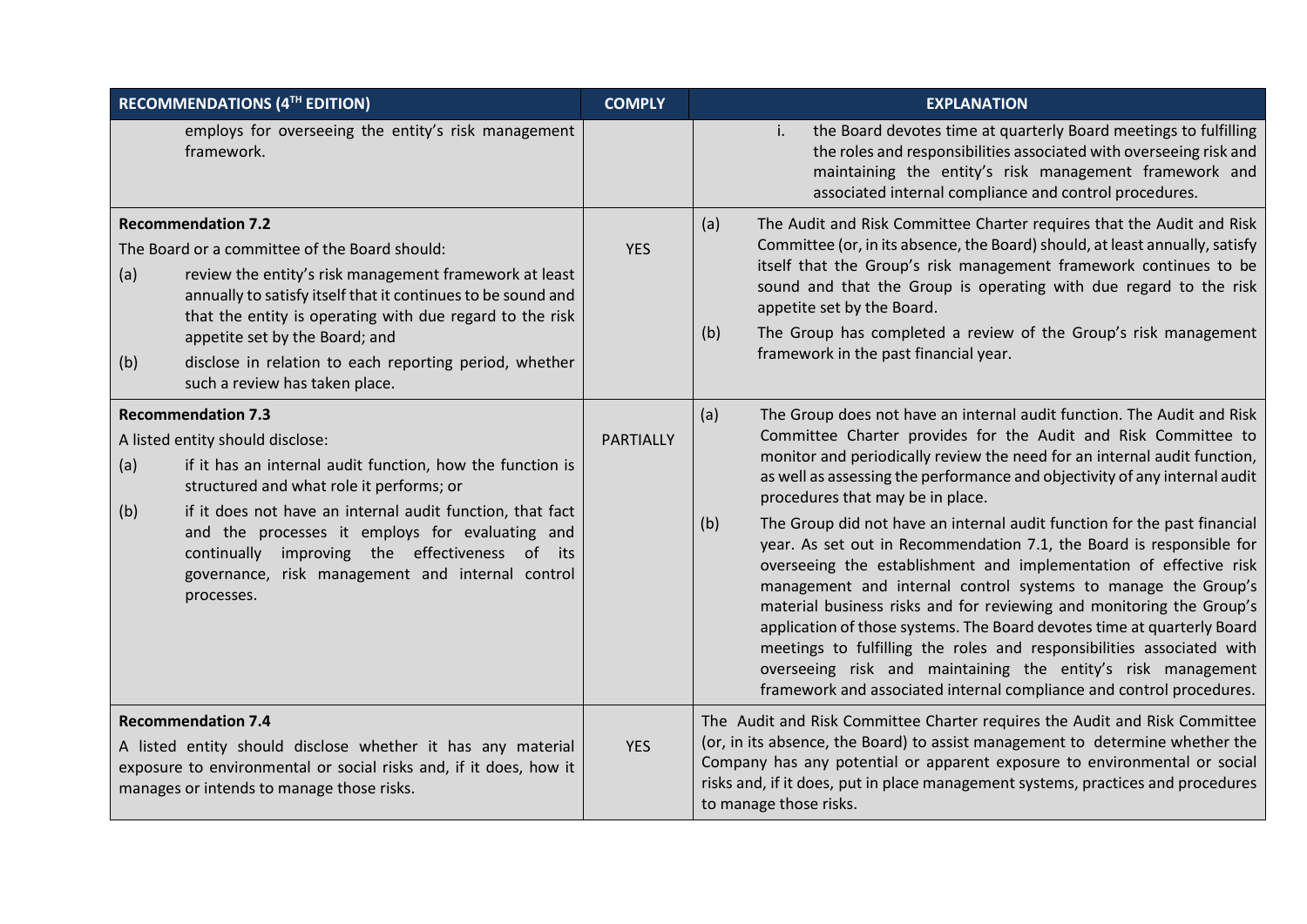| <b>RECOMMENDATIONS (4TH EDITION)</b> |               | <b>COMPLY</b>                                                                                                                                                                       | <b>EXPLANATION</b>                                                  |                                                                                                                                                                                                                                                                                                                                                                                                                                                                                                                                                                                                                                                                                                                                                                                                                                                                                                                                |
|--------------------------------------|---------------|-------------------------------------------------------------------------------------------------------------------------------------------------------------------------------------|---------------------------------------------------------------------|--------------------------------------------------------------------------------------------------------------------------------------------------------------------------------------------------------------------------------------------------------------------------------------------------------------------------------------------------------------------------------------------------------------------------------------------------------------------------------------------------------------------------------------------------------------------------------------------------------------------------------------------------------------------------------------------------------------------------------------------------------------------------------------------------------------------------------------------------------------------------------------------------------------------------------|
|                                      |               |                                                                                                                                                                                     |                                                                     | The Company has also adopted a separate Environmental, Social and Governance<br>(ESG) Policy and ESG Charter to effectively assess, manage and mitigate such<br>risks. The Group did not have an Audit and Risk Committee or an ESG Committee<br>for the past financial year as the Board considered that the Group would not<br>benefit from their establishment. In accordance with the Group's Board Charter,<br>the Board carried out the duties that would ordinarily be carried out by the Audit<br>and Risk Committee and the ESG Committee.<br>The Group's Corporate Governance Plan requires the Group to disclose whether<br>it has any material exposure to environmental or social risks and, if it does, how<br>it manages or intends to manage those risks. The Group discloses this<br>information in its Annual Report and as an ASX Announcement in compliance<br>with its continuous disclosure obligations. |
|                                      |               | Principle 8: Remunerate fairly and responsibly                                                                                                                                      |                                                                     |                                                                                                                                                                                                                                                                                                                                                                                                                                                                                                                                                                                                                                                                                                                                                                                                                                                                                                                                |
| <b>Recommendation 8.1</b>            |               |                                                                                                                                                                                     | (a)<br>The Group did not have a Remuneration Committee. The Group's |                                                                                                                                                                                                                                                                                                                                                                                                                                                                                                                                                                                                                                                                                                                                                                                                                                                                                                                                |
|                                      |               | The Board of a listed entity should:                                                                                                                                                | <b>PARTIALLY</b>                                                    | Corporate Governance Plan contains a Remuneration Committee<br>Charter that provides for the creation of a Remuneration Committee (if                                                                                                                                                                                                                                                                                                                                                                                                                                                                                                                                                                                                                                                                                                                                                                                          |
| (a)                                  |               | have a remuneration committee which:                                                                                                                                                |                                                                     | it is considered it will benefit the Group), with at least three members, a                                                                                                                                                                                                                                                                                                                                                                                                                                                                                                                                                                                                                                                                                                                                                                                                                                                    |
|                                      | (i)           | has at least three members, a majority of<br>whom are independent Directors; and                                                                                                    |                                                                     | majority of whom must be independent Directors, and which must be<br>chaired by an independent Director.                                                                                                                                                                                                                                                                                                                                                                                                                                                                                                                                                                                                                                                                                                                                                                                                                       |
|                                      | (ii)          | is chaired by an independent Director,                                                                                                                                              |                                                                     |                                                                                                                                                                                                                                                                                                                                                                                                                                                                                                                                                                                                                                                                                                                                                                                                                                                                                                                                |
|                                      | and disclose: |                                                                                                                                                                                     |                                                                     | The Group did not have a Remuneration Committee for the past<br>(b)                                                                                                                                                                                                                                                                                                                                                                                                                                                                                                                                                                                                                                                                                                                                                                                                                                                            |
|                                      | (iii)         | the charter of the committee;                                                                                                                                                       |                                                                     | financial year as the Board did not considers the Group would benefit                                                                                                                                                                                                                                                                                                                                                                                                                                                                                                                                                                                                                                                                                                                                                                                                                                                          |
|                                      | (iv)          | the members of the committee; and                                                                                                                                                   |                                                                     | from its establishment, and does not currently have one. In accordance                                                                                                                                                                                                                                                                                                                                                                                                                                                                                                                                                                                                                                                                                                                                                                                                                                                         |
|                                      | (v)           | as at the end of each reporting period, the<br>number of times the committee met<br>throughout the period and the individual<br>attendances of the members at those<br>meetings; or |                                                                     | with the Group's Board Charter, the Board carries out the duties that<br>would ordinarily be carried out by the Remuneration Committee under<br>the Remuneration Committee Charter including the following processes<br>to set the level and composition of remuneration for Directors and<br>senior executives and ensuring that such remuneration is appropriate                                                                                                                                                                                                                                                                                                                                                                                                                                                                                                                                                             |
| (b)                                  |               | if it does not have a remuneration committee, disclose<br>that fact and the processes it employs for setting the<br>level and composition of remuneration for Directors and         |                                                                     | and not excessive. The Board devotes time at the annual Board meeting<br>to assess the level and composition of remuneration for Directors and<br>senior executives.                                                                                                                                                                                                                                                                                                                                                                                                                                                                                                                                                                                                                                                                                                                                                           |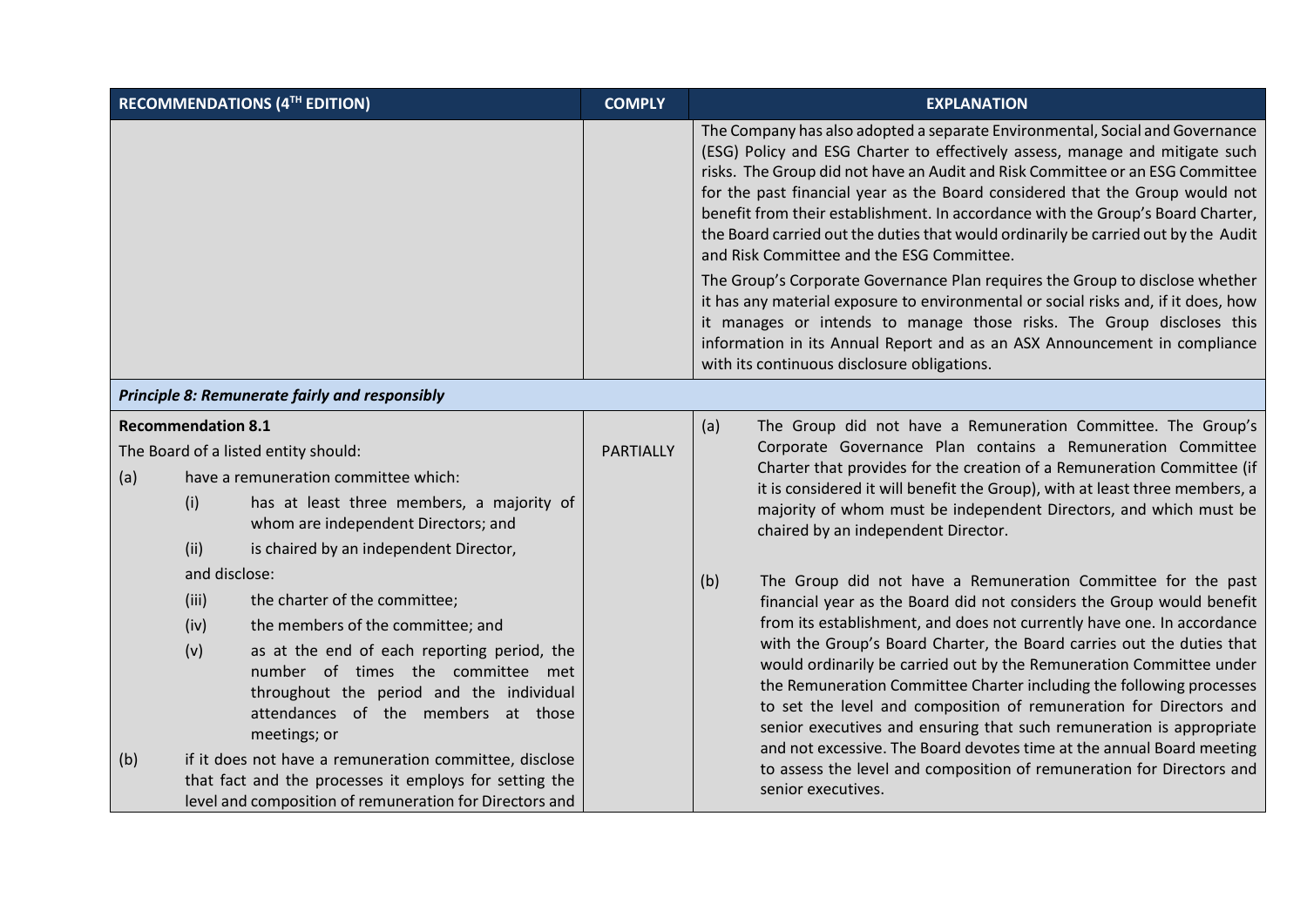| <b>RECOMMENDATIONS (4TH EDITION)</b>                                                                                                                                                                                                                                                                                                                                               | <b>COMPLY</b> | <b>EXPLANATION</b>                                                                                                                                                                                                                                                                                                                                                                                                                                                                                                                                                                          |
|------------------------------------------------------------------------------------------------------------------------------------------------------------------------------------------------------------------------------------------------------------------------------------------------------------------------------------------------------------------------------------|---------------|---------------------------------------------------------------------------------------------------------------------------------------------------------------------------------------------------------------------------------------------------------------------------------------------------------------------------------------------------------------------------------------------------------------------------------------------------------------------------------------------------------------------------------------------------------------------------------------------|
| senior executives and ensuring that such remuneration<br>is appropriate and not excessive.                                                                                                                                                                                                                                                                                         |               |                                                                                                                                                                                                                                                                                                                                                                                                                                                                                                                                                                                             |
| <b>Recommendation 8.2</b><br>A listed entity should separately disclose its policies and practices<br>regarding the remuneration of non-executive Directors and the<br>remuneration of executive Directors and other senior executives.                                                                                                                                            | <b>YES</b>    | The Group's Corporate Governance Plan requires the Board to disclose its<br>policies and practices regarding the remuneration of Directors and senior<br>executives, which is disclosed in the Annual Report and on the Group's website.                                                                                                                                                                                                                                                                                                                                                    |
| <b>Recommendation 8.3</b><br>A listed entity which has an equity-based remuneration scheme<br>should:<br>have a policy on whether participants are permitted to<br>(a)<br>enter into transactions (whether through the use of<br>derivatives or otherwise) which limit the economic risk<br>of participating in the scheme; and<br>disclose that policy or a summary of it.<br>(b) | <b>NO</b>     | The Group's Corporate Governance Plan requires the Remuneration Committee<br>(or, in its absence, the Board) to review, manage and disclose the policy (if any)<br>under which participants to a Plan may be permitted (at the discretion of the<br>Group) to enter into transactions (whether through the use of derivatives or<br>otherwise) which limit the economic risk of participating in the Plan.<br>Upon issue of equity incentives, the Board will devote time at a Board meeting<br>to assess the level and composition of remuneration for Directors and senior<br>executives. |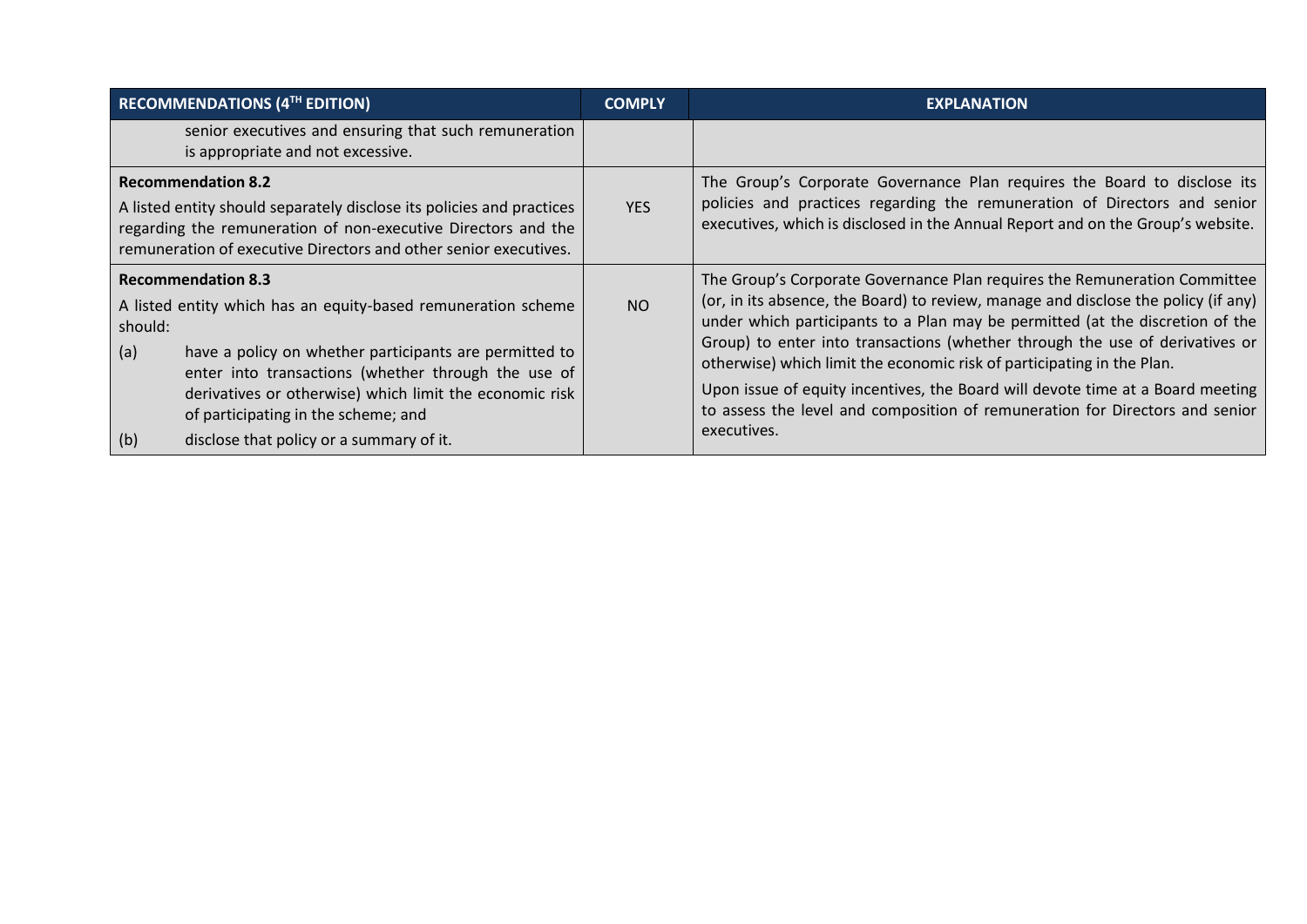## **APPENDIX A - INVEX THERAPEUTICS: BOARD SKILLS MATRIX**

The Invex Therapeutics Board Skills Matrix below sets out the mix of skills that the Board currently has in its membership. The layout of the Matrix takes into account the commentary to Recommendation 2.2 of the 4th **edition of the ASX Principles and Recommendations by outlining in detail the criteria a director must meet to be considered to have each skill.**

| <b>SKILLS</b>                       | <b>CRITERIA</b>                                                                                                                                                                                                                              | <b>DIRECTOR</b>    |
|-------------------------------------|----------------------------------------------------------------------------------------------------------------------------------------------------------------------------------------------------------------------------------------------|--------------------|
| <b>TOTAL DIRECTORS</b>              |                                                                                                                                                                                                                                              | <b>5 DIRECTORS</b> |
| <b>BOARD EXPERIENCE</b>             | • Has played effective roles as a director in a range of companies over several years                                                                                                                                                        |                    |
| <b>SENIOR EXECUTIVE EXPERIENCE</b>  | • Successful track record in senior executive roles in sizeable, global organisations.                                                                                                                                                       |                    |
| <b>FINANCIAL ACUMEN</b>             | • Ability to understand and analyse financial statements to assess financial performance<br>• Interpret and review the adequacies of internal financial and risk controls.                                                                   |                    |
| <b>LEGAL SKILLS</b>                 | • Strong knowledge of company law, including tax obligations and entity requirements.                                                                                                                                                        |                    |
| <b>FINANCIAL MARKETS EXPERIENCE</b> | • Experience working within the financial markets at a broking firm / investment bank<br>• Experience in dealing with financial market participants including brokers, sell-side equity analysts,<br>institutional/retail investors          |                    |
| <b>CAPITAL RAISING EXPERIENCE</b>   | • Experience in raising capital with private or public companies                                                                                                                                                                             |                    |
| <b>M&amp;A EXPERIENCE</b>           | • Experience in Mergers and Acquisition transactions including purchase, divestment or take overs                                                                                                                                            |                    |
| <b>HUMAN RESOURCES EXPERIENCE</b>   | • Understanding of remuneration practices and frameworks.<br>• High-level experience in the development and implementation of HR systems.<br>• Knowledge and appreciation of recruitment, remuneration, development and succession planning. |                    |
| <b>CORPORATE GOVERNANCE</b>         | • Detailed knowledge of and commitment to the governance required of organisations.<br>• Public company governance<br>• Strong knowledge of ASX Listing Rules                                                                                |                    |